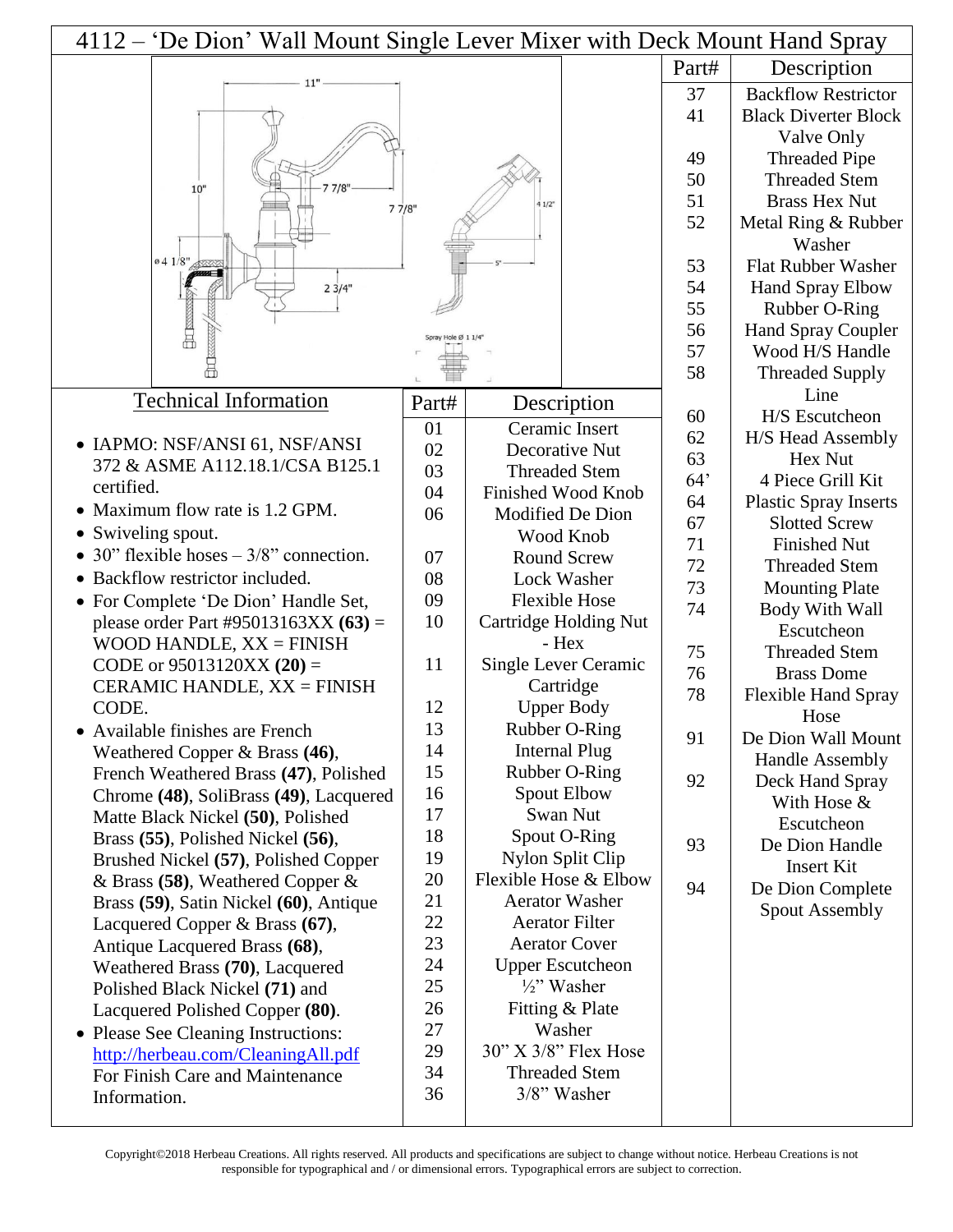Please follow example when ordering parts for 'De Dion' Single Lever Mixer Wall Mounted With Deck Mount Hand Spray

• To order part #07 – Round Screw

## o 920009**xx**

Please substitute finish number needed in place of **XX**

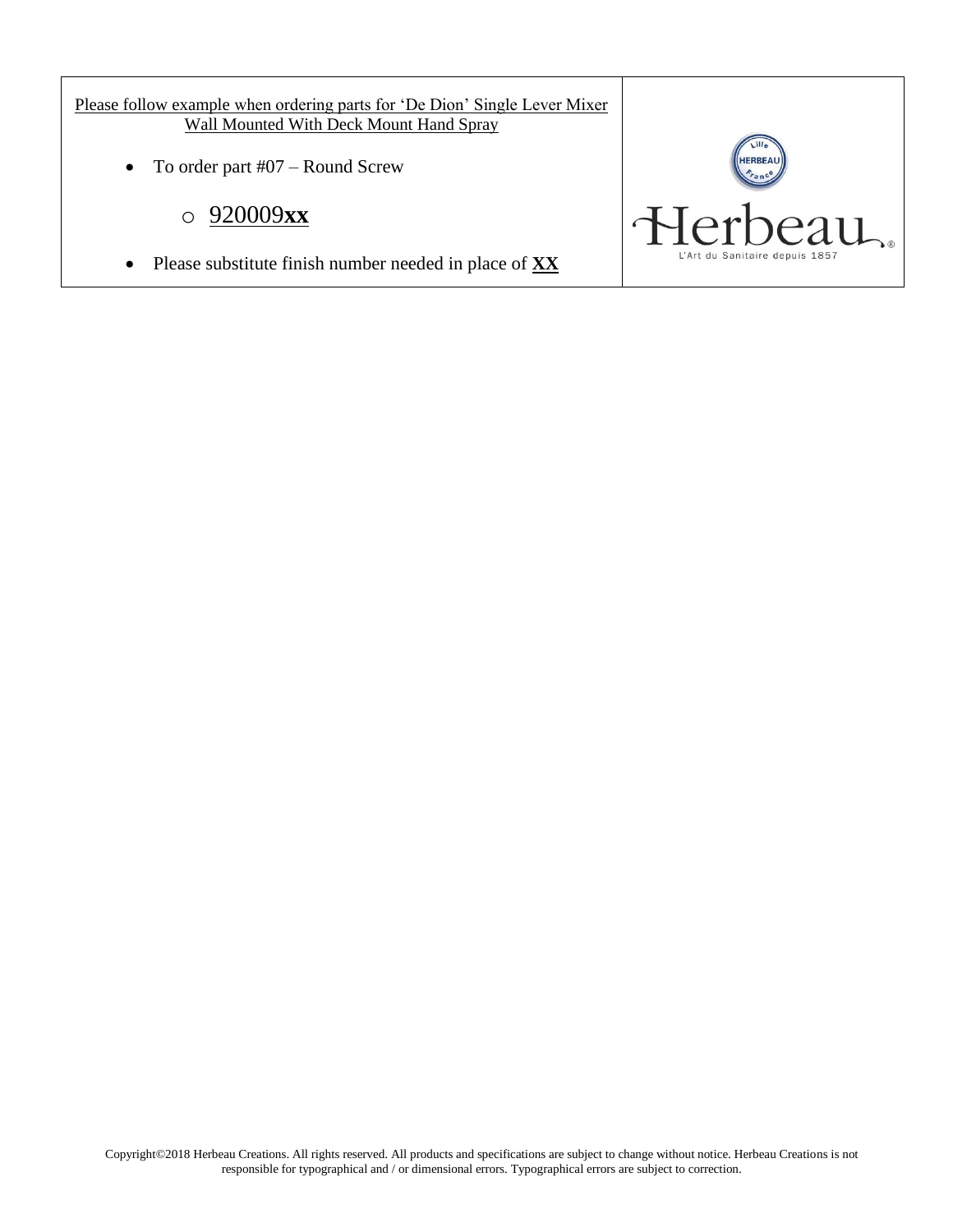